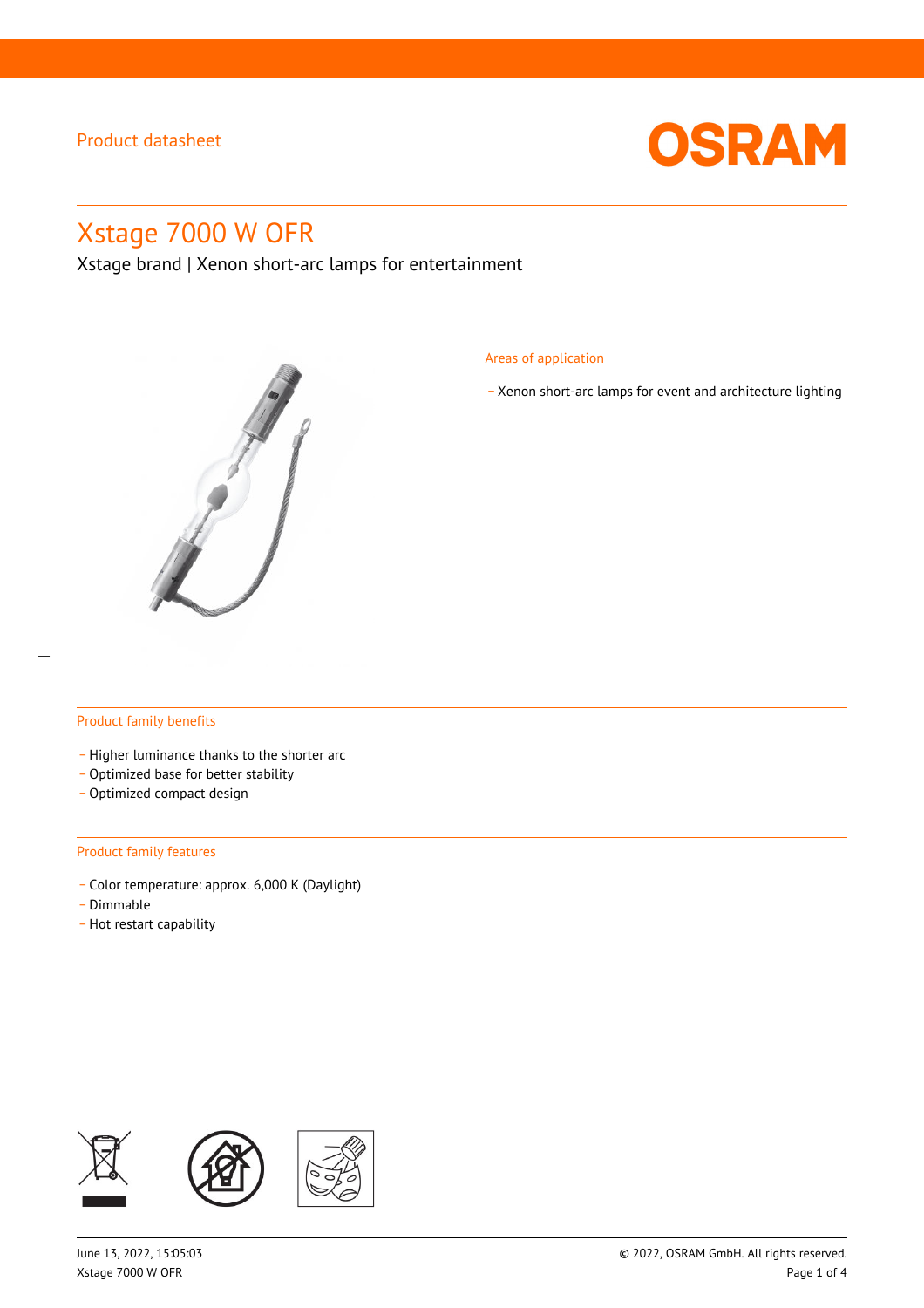#### Technical data

## **Electrical data**

| Nominal wattage       | 7000.00 W |
|-----------------------|-----------|
| Nominal voltage       | 40.0 V    |
| Lamp current          | 160 A     |
| Current control range | 110165 A  |

### **Photometrical data**

| <b>Nominal luminous flux</b> | 330000 lm |
|------------------------------|-----------|
| <b>Luminous flux</b>         | 330000 lm |
| <b>Luminous intensity</b>    | 33000 cd  |
| Color temperature            | 6000 K    |
| Color rendering index Ra     | 98        |

### **Dimensions & weight**



| <b>Diameter</b>           | 70.0 mm    |
|---------------------------|------------|
| Length                    | 400.0 mm   |
| <b>Mounting length</b>    | 362.0 mm   |
| Light center length (LCL) | $162.5$ mm |

## **Lifespan**

| Lifespan | 1000 h |
|----------|--------|
|----------|--------|

### **Additional product data**

| Base anode (standard designation)   | SFaX27-9.5 |
|-------------------------------------|------------|
| Base cathode (standard designation) | SFc28-27   |

## **Capabilities**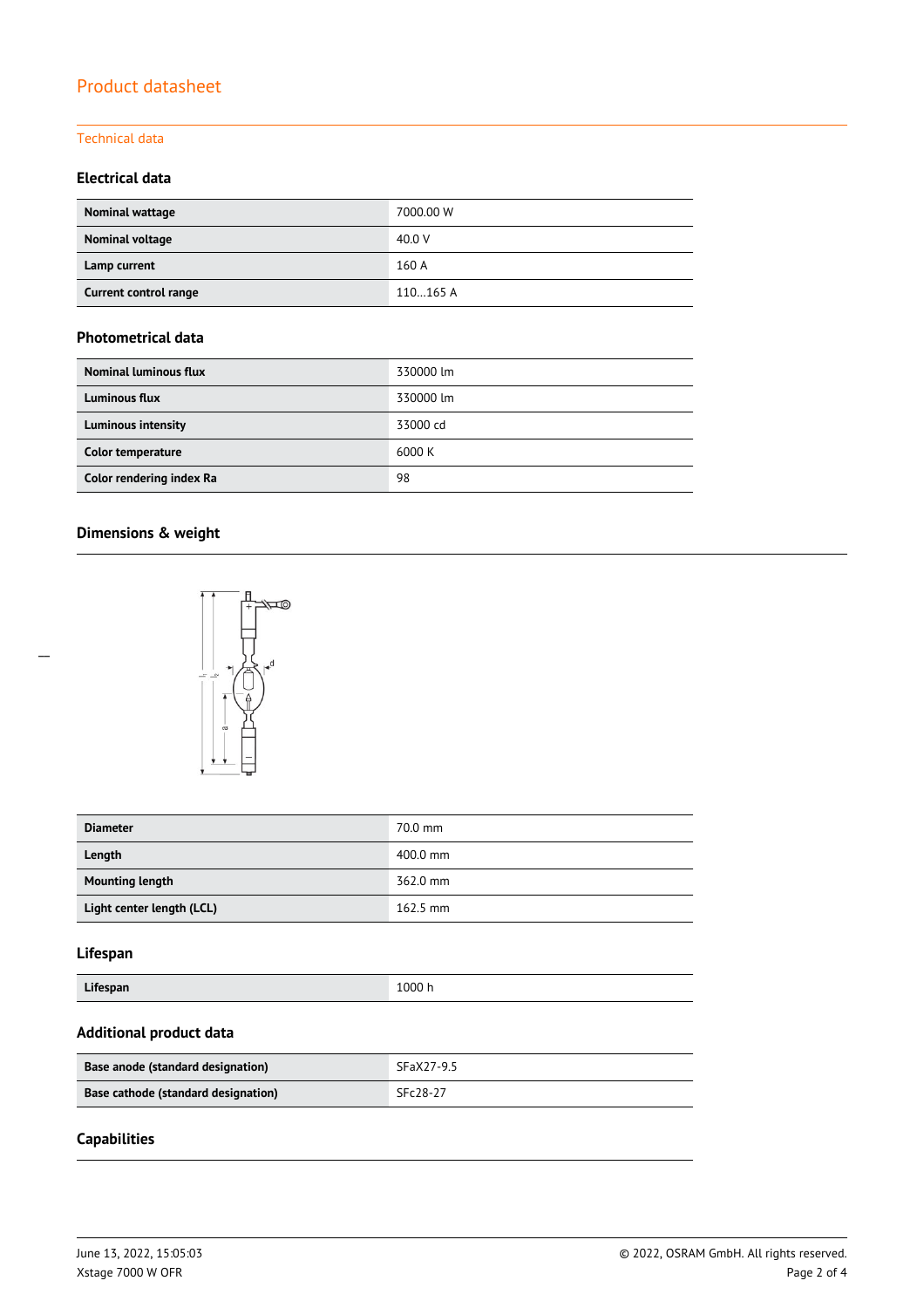#### **Burning position Any Any Any Any Any Any Any Any Any**

### **Environmental information**

| Information according Art. 33 of EU Regulation (EC) 1907/2006 (REACh) |                               |  |  |
|-----------------------------------------------------------------------|-------------------------------|--|--|
| 11-04-2022<br>Date of Declaration                                     |                               |  |  |
| <b>Primary Article Identifier</b>                                     | 4008321288851   4008321577726 |  |  |
| Candidate List Substance 1<br>No declarable substances contained      |                               |  |  |
| Declaration No. in SCIP database                                      | In work                       |  |  |